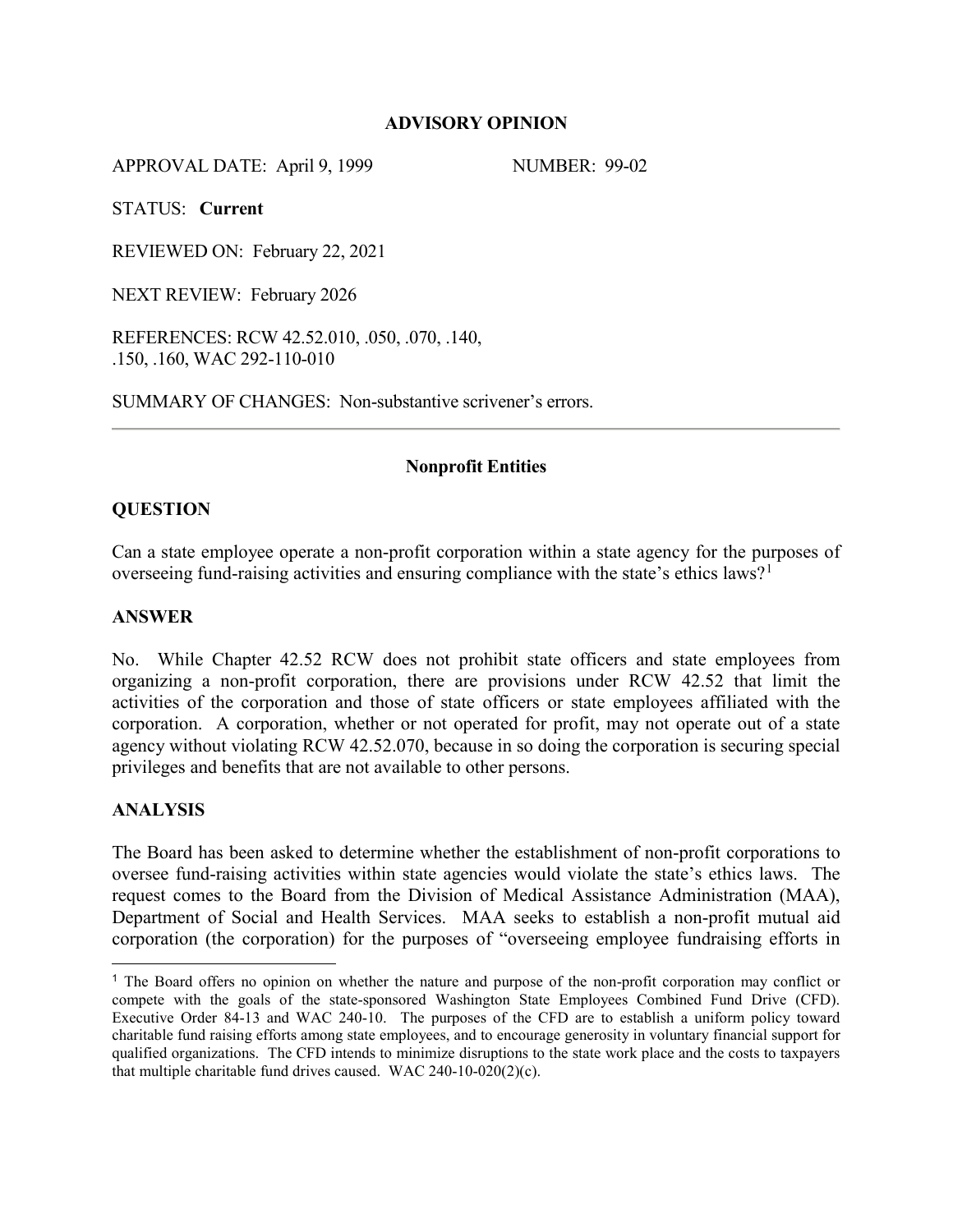order to comply with the state's ethics laws." The non-profit will advise employee groups within MAA who intend to raise money for distribution to: (1) employees of MAA facing personal crisis such as illness; (2) needy families throughout the community; and, (3) community social service organizations that aid the poor and troubled.

To facilitate fund-raising, the 8-15 board members will hold one meeting per month on state time, and will distribute newsletters, brochures, and flyers throughout the workplace. Board members will also make presentations and hold fund-raising activities during lunch hours and break times.

Chapter 42.52 RCW does not prohibit state officers and state employees from creating a nonprofit corporation. However, there are provisions under RCW 42.52 that limit the activities of the corporation and those of state officers and state employees affiliated with the corporation. For purposes of the state's ethics law, a non-profit corporation falls within the definition of "person" under RCW 42.52.010(14):

Person means any individual, partnership, association, corporation, firm, institution, or other entity, whether or not operated for profit. [Emphasis added]

Because the corporation is a "person", state officers and state employees affiliated with the corporation, or who receive assistance from the corporation, may incur conflicts of interest under one or more provisions of RCW 42.52, including but not limited to, RCW 42.52.050, Confidential information; RCW 42.52.070, Special Privileges; RCW 42.52.140, Gifts; RCW 42.52.150, Limitations on gifts; and, RCW 42.52.160, Use of persons, money, or property for private gain. This advisory opinion does not address all potential conflicts under the state's ethics law, but rather those that could arise when a non-profit corporation is organized within a state agency and actively seeks to conduct its activities from within state government.

# **Confidential Information**

Under RCW 42.52.050, a conflict of interest may occur if state employees affiliated with the corporation have access to confidential information relating to either agency employees or to recipients of aid from MAA, and this information is subsequently used to either disseminate information about the corporation, or to determine which persons or community social service organizations meet the corporation's criteria for receiving aid. RCW 42.52.050 prohibits the improper use of confidential information:

- (1) No state officer or state employee may accept employment or engage in any business or professional activity that the officer or employee might reasonable expect would require or induce him or her to make an unauthorized disclosure of confidential information acquired by the official or employee by reason of the official's or employee's official position.
- (2) No state officer or state employee may make a disclosure of confidential information gained by reason of the officer's or employee's official position or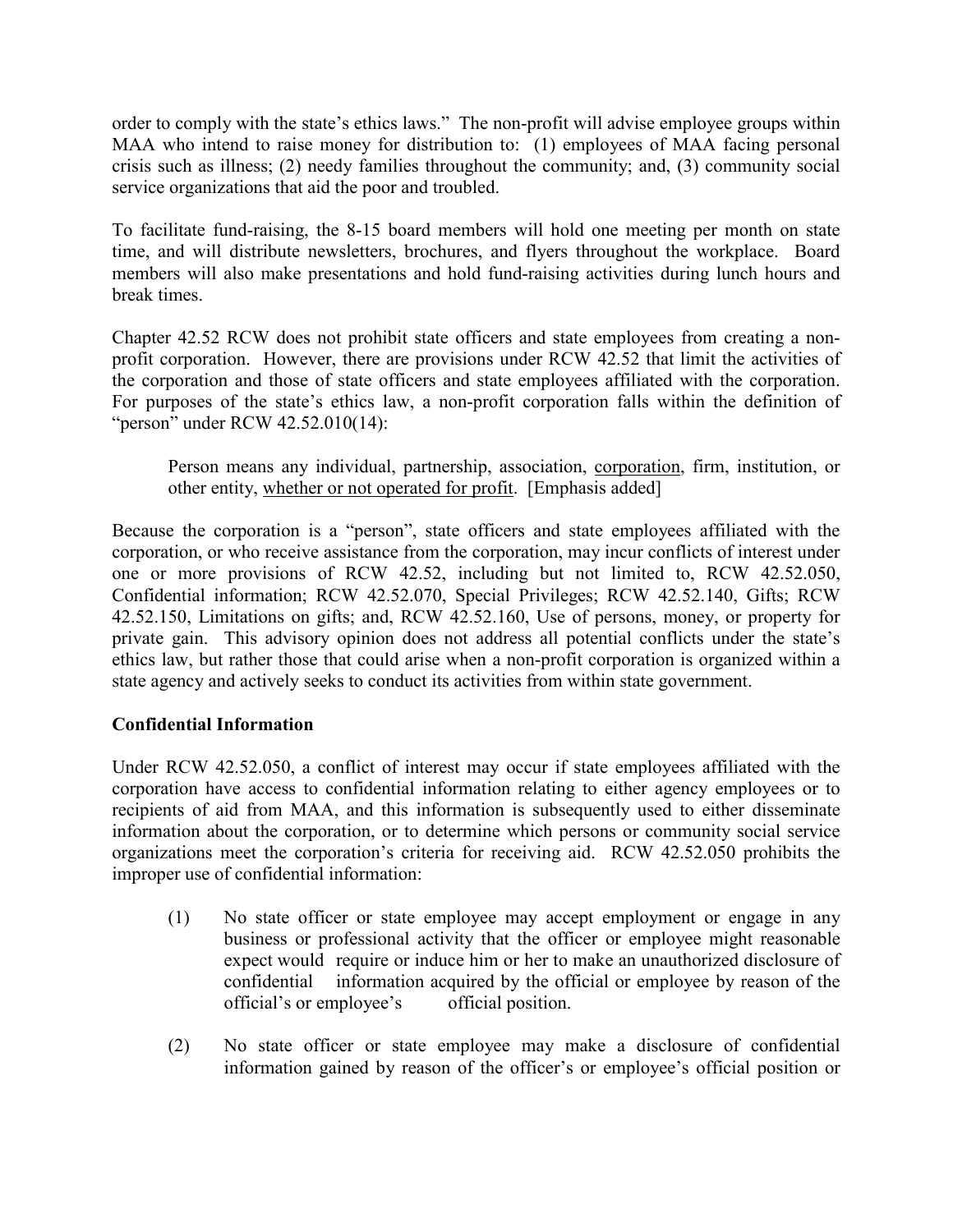otherwise use the information for his or her personal gain or benefit or the gain or benefit of another, unless the disclosure has been authorized by statute, or by the terms of a contract involving (a) the state officer's or state employee's agency and (b) the person or persons who have authority to waive the confidentiality of the information.

(3) No state officer or state employee may disclose confidential information to any person not entitled to receive the information.

Because the corporation has an interest in soliciting donations, the use of an agency mailing list that includes the residential addresses and phone numbers of agency employees, for example, would be a violation of RCW 42.52.050. Likewise, a state employee could not use agency lists of aid recipients to determine the allocation of monies received by the corporation, unless such lists are publicly available. In the event that a member of the corporation also occupies a state position with the authority to waive the confidentiality of agency information by virtue of official duties, that state employee could not enter into a contract with the corporation to disclose such information.

# **Special Privileges**

 $\overline{a}$ 

Under RCW 42.52.070, state officers or state employees may not use their official state positions to secure or grant special privileges or exemptions under RCW 42.52.070:

Except as required to perform duties within the scope of employment, no state officer or state employee may use his or her position to secure special privileges or exemptions for himself or herself, or his or her spouse, child, parents, or other persons.

By establishing the corporation within a state agency, the corporation is securing a special privilege and exemption. In using the agency and its employees to raise funds for disbursement to community social service groups and other agency clients, the corporation secures a special privilege. The ability to gain direct access to a state agency for the purpose of fund-raising, aside from the Combined Fund Drive, is an advantage not accorded to other persons, whether or not operated for profit.<sup>[2](#page-2-0)</sup> More troubling is the suggestion that a non-profit corporation is somehow required to ensure compliance with the state's ethics laws. The very creation of a nonprofit corporation within a state agency does not diminish, but rather increases the potential for ethics violations. Responsibility for compliance with the state's ethics laws rests with individual state officers and state employees. Membership in, or affiliation with, the corporation does not

<span id="page-2-0"></span><sup>&</sup>lt;sup>2</sup> The Board previously expressed its concern about such practices when asked whether insurance companies could make printed materials available, use an agency office or break room to discuss services, and allow presentations during breaks and lunch hours. Although the Board decided such questions were issues of management policy, it cautioned that this practice might violate RCW 42.52.070 if only one company were allowed access. However, if all companies were allowed access, the practice could violate WAC 292-110 because of potential disruptions to the workplace. Letter to Lyle Quasim, DSHS Secretary, January 9, 1997. In 2014, the legislature amended RCW 42.52.160 to allow for de minimis use of facilities to provide employees information about, among other things, life/accident/health disability insurance. RCW 42.52.160(3).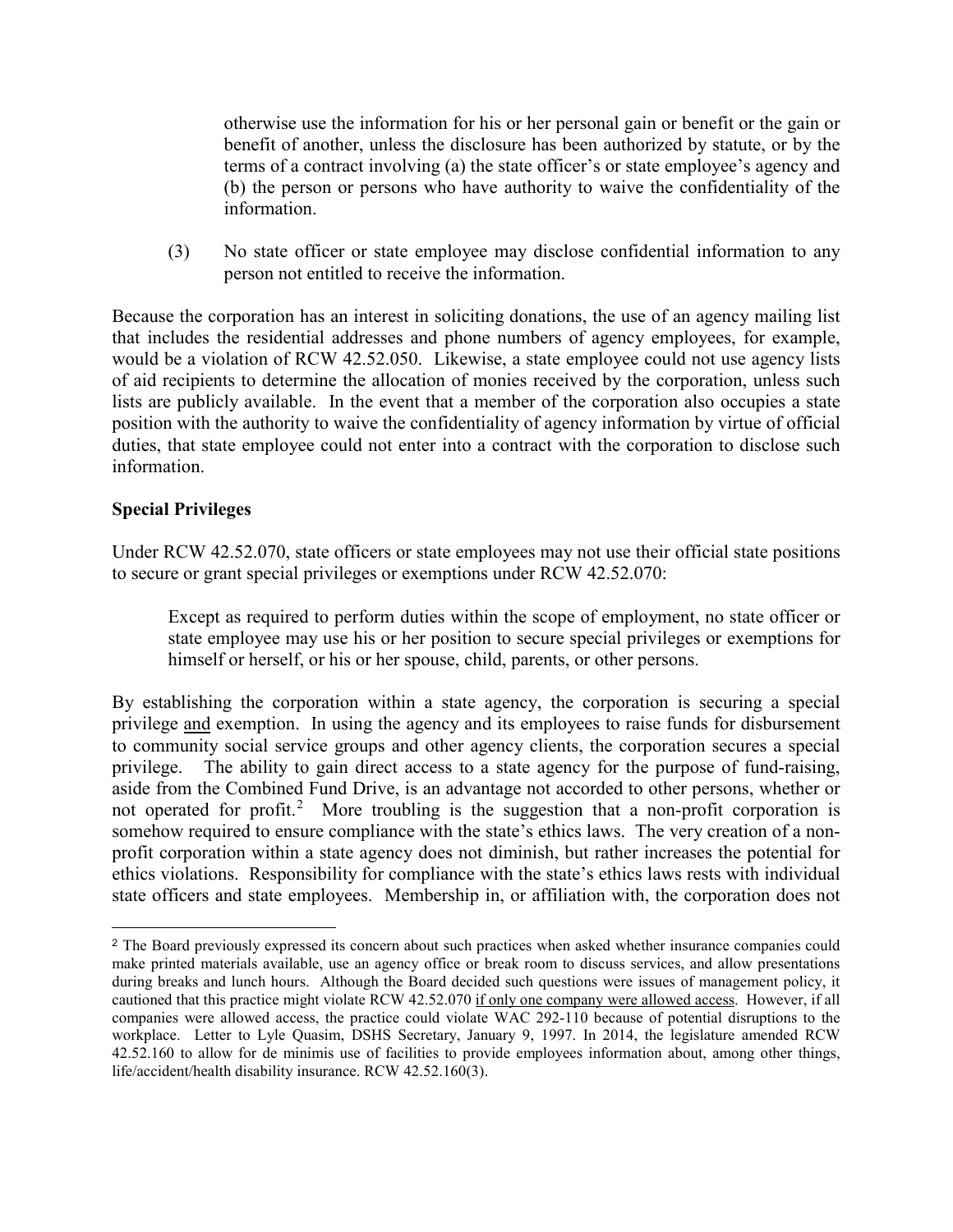and will not exempt state employees from this obligation.

# **Acceptance of Gifts and Things of Economic Value**

Under its bylaws, the corporation intends to receive contributions and payroll deductions for the purposes of "awarding gifts, grants, or interest-free loans." The corporation contends that any gift, grant, or interest-free loan it may give to a state employee is subject to RCW  $42.52.010(9)(a)$  which excludes the following from the definition of "gift":

Items from family members or friends where it is clear beyond a reasonable doubt that the gift was not made as part of any design to gain or maintain influence in the agency of which the recipient is an officer or employee...

While it seems unlikely, though not impossible, that any assistance the corporation might provide to state employees would violate either RCW 42.52.140 or RCW 42.52.150, the Board cautions the corporation that this exclusion under the state's ethics law was not intended for the purposes of allowing receipt of gifts from a non-profit merely because the non-profit is created by persons who are known to, or who work with, a state officer or state employee. To conclude otherwise would defeat the purposes of having gift limitations in the state's ethics law. Therefore, the corporation cannot rely on this exclusion.

It is possible that circumstances might arise where receipt of a gift or other thing of economic value from the corporation may be questioned under either RCW 42.52.140 or RCW 42.52.150. While RCW 42.52.150 limits the value and types of gifts that may be accepted by state officers and state employees, the corporation is reminded that state officers and state employees may not accept any thing of economic value that could violate RCW 42.52.140:

No state officer or state employee may receive, accept, take, seek, or solicit, directly or indirectly, any thing of economic value as a gift, gratuity, or favor from a person if is could be reasonably expected that the gift, gratuity, or favor would influence the vote, action, or judgment of the officer or employee, or be considered as part of a reward for action or inaction.

This provision applies to receipt from any person, including a non-profit corporation that is composed of state employees. While serving and performing duties as members of the corporation, state employees may not also act in their official capacities as state employees. To do otherwise would create a conflict of interest under RCW 42.52.020.

#### **Use of State Resources**

RCW 42.52.160 prohibits the use of state resources for private benefit or gain and allows the Board to adopt de minimis use rules:

(1) No state officer or state employee may employ or use any person, money, or property under the officer's or employee's official control or direction, or in his or